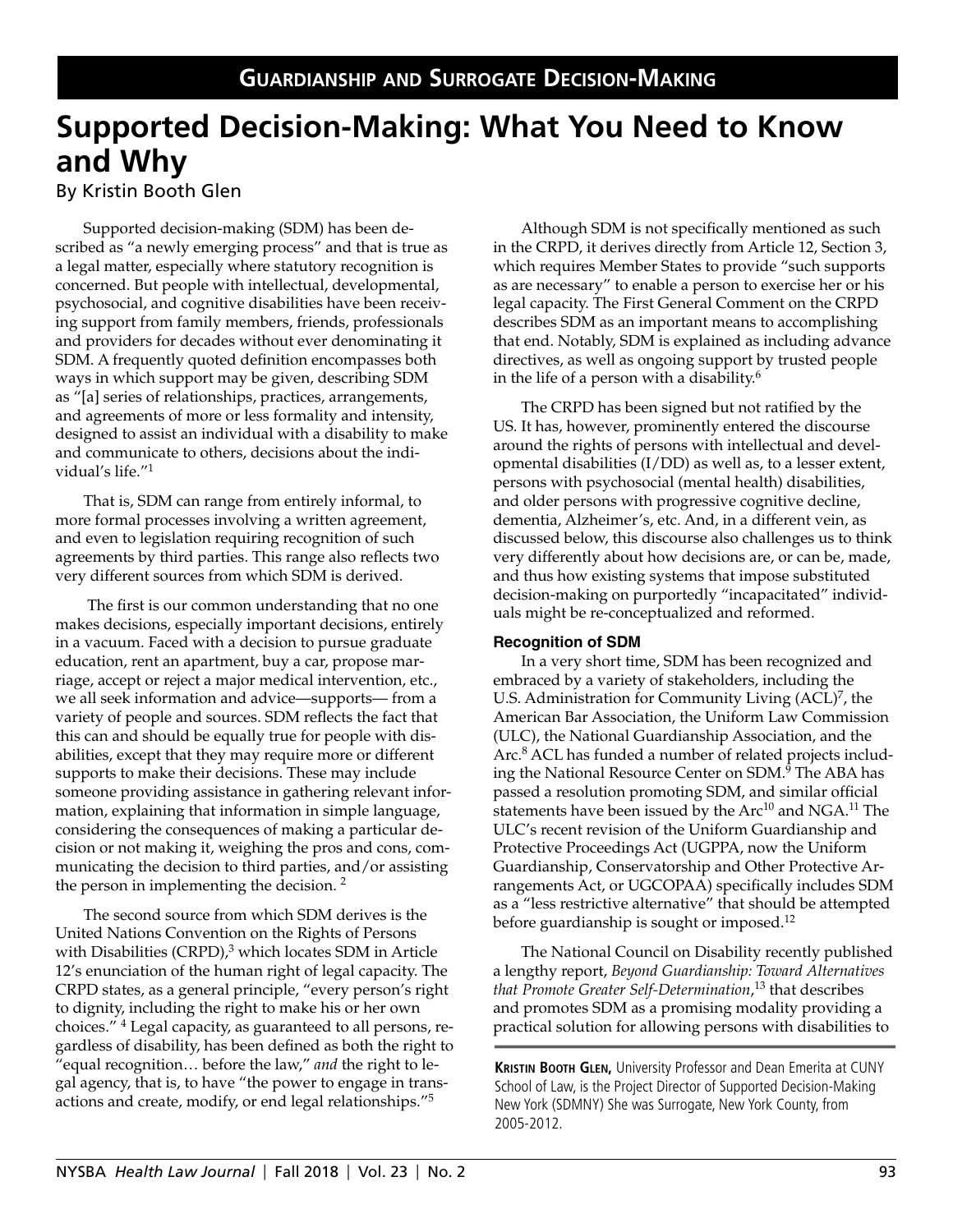maintain their autonomy. SDM has also been the subject of considerable scholarly attention, with law review articles and presentations at scholarly conferences,<sup>14</sup> as well as at bar association meetings here in New York.<sup>15</sup>

One particularly notable instance of recognition has been the passage of state statutes specifically recognizing SDM and Supported Decision-Making Agreements (SD-MAs), beginning with Texas in 2015, Delaware in 2017, and most recently Wisconsin, and the District of Columbia.16 Similar statutes are currently under consideration in a number of additional states.17

Although third parties are free to honor SDMAs, legislative recognition is critical to actualizing legal capacity. Without legislation, there is no obligation on private third parties to accept SDMAs. In our litigious society, fear of potential liability creates a powerful disincentive to do so. What use is the SDMA, no matter how much integrity went into the process of creating it, if the health care provider refuses to accept it as consent for treatment, or the banker for withdrawal from an account?

In Phase 1, the facilitator works with the Decision-Maker to determine what kinds of decisions she or he is already making, or is able to make on her or his own, in which areas or domains she or he needs and desires support, and what kinds of support she or he wants in each area. Some relevant domains include health care, finances, education, employment, relationships, community services, etc. The facilitator also assists the decision-maker in identifying trusted persons in her or his life to serve as her or his supporters.

In Phase 2, the facilitator works with those chosen supporters, educating them about SDM and getting their buy-in to its process. This phase is also about "repositioning" them from their prior roles of making decisions *for* the decision-maker, to truly supporting her or him in making her or his own decisions. When the supporters understand, accept and commit to this new role, the process moves to Phase 3.

In Phase 3, the decision-maker and supporters come together with the facilitator to negotiate their SDMA.

*"What use is the SDMA, no matter how much integrity went into the process of creating it, if the healthcare provider refuses to accept it as consent for treatment, or the banker for withdrawal from an account?"*

### **SDM in New York and How It Works**

In 2016 the New York State Developmental Disabilities Planning Council (DDPC) funded a five-year project to create an educational campaign about SDM for a wide variety of stakeholders throughout the state. As well, the grantee was to design and run two pilot programs testing the use of SDM to divert persons with I/DD at risk of guardianship, and to restore rights to persons with I/DD currently subject to guardianship. The project to which the grant was awarded, Supported Decision-Making New York (SDMNY), is a consortium of Hunter/CUNY, the New York Alliance for Inclusion and Innovation (formerly NYSACRA), The Arc Westchester, and Disability Rights New York (DRNY).

Now in its third year, SDMNY has developed, and is implementing, a three-phase model for facilitating the use of SDM by persons with I/DD (denominated "Decision-Makers") and their chosen supporters.<sup>18</sup> Facilitators, who serve as volunteers (or, in the case of student facilitators, potentially for academic credit)<sup>19</sup> receive a two- day training and are supervised by experienced mentors with expertise in the SDMNY facilitation process.

The agreement they reach spells out the areas for support, from whom the support in each area will be given, and the kinds of support to be provided. Each SDMA is individually tailored, but follows a template developed by SDMNY based on review of all existing SDMAs in the U.S. and elsewhere, and consultation with a variety of stakeholders, including self-advocates.

The SDMA is intended both to memorialize the parties' agreement, and to provide an ongoing process that the decision-maker will be able to use for years to come. To that end, it is a flexible document that can be amended as circumstances change—when supporters move, "age out," or new people become important in the decisionmaker's life; where she or he gains sufficient capability in an area such that support is no longer needed, or when a new area opens up.

There is currently no statute in New York requiring acceptance of SDMAs by third parties, although SDMNY is working on efforts to have state agencies, including the Office of People with Developmental Disabilities (OP-WDD) and the Department of Education, honor them.<sup>20</sup> One goal of the project is to create an evidence base that will support such legislation in the future.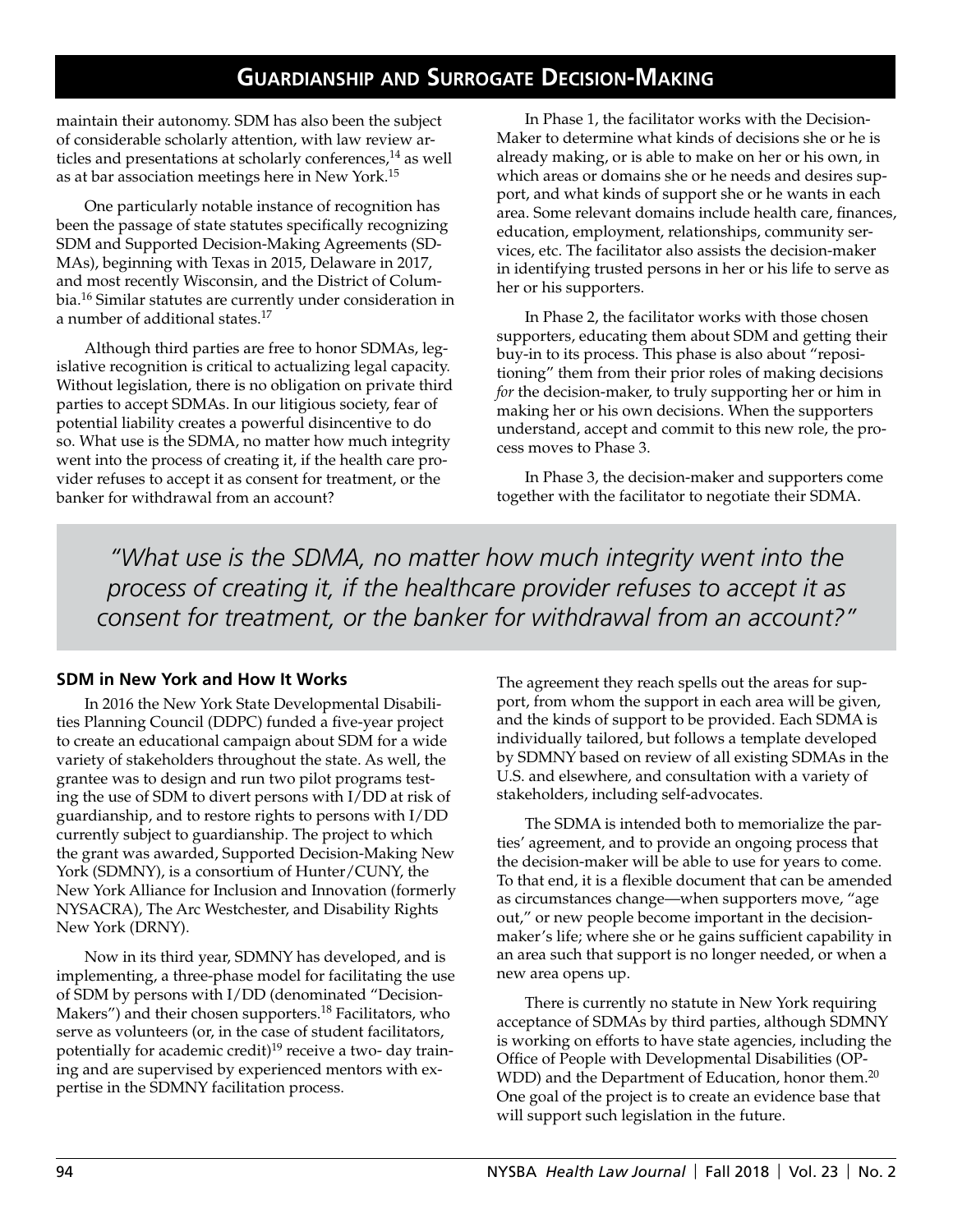As of June, 2018 over 50 volunteer facilitators have been trained, and nearly 30 decision-makers are actively participating, with a number soon to execute SDMAs.21 The Arc Westchester has already begun utilizing the facilitation model in that county and, in the third year of the project, new sites will be initiated in upstate locations (the Rochester and Capital areas) and hopefully in Long Island.

### **Implications of SDM for New York Law**

#### **A. Guardianship**

The most obvious area to which SDM applies is that of guardianship, whether under Article 81 of the Mental Hygiene Law or Article 17–A of the Surrogate's Court Procedure Act. The former specifically requires consideration of less restrictive alternatives<sup>22</sup> before guardianship may be imposed.23 While 17-A lacks virtually all the procedural—and constitutionally mandated—protections of Article 81,24 least restrictive alternatives should apply equally to guardianships for persons with intellectual and developmental disabilities as a constitutional imperative, premised in substantive due process,<sup>25</sup> and courts have so held.<sup>26</sup> SDM is clearly a less restrictive alternative, and is increasingly recognized as such in both case law27 and in revisions to guardianship statutes, as with the revised UGCOPAA, and state statutes, like Maine's,<sup>28</sup> that have since followed UGCOPAA's lead.

As a less restrictive alternative, SDM derives conceptually from the statutory requirement that the state may not intervene in an "incapacitated" person's life, or deprive that person of liberty and/or property interests, unless such intervention is "necessary" to protect the person from harm.<sup>29</sup> Where a functioning system of supports for the "incapacitated" person's decisions is in place, there is adequate protection, and the necessity for more restrictive state intervention disappears. But, SDM also functions to interrogate and overcome the required finding that a person is "incapacitated."30

Article 81 deliberately adopted a "functional" test of incapacity, rejecting the diagnosis-driven determination that characterized New York's previous conservator and committee statutes $31$  and that still controls guardianship under Article 17-A. Historically, in evaluating capacity, a person's ability to "understand and appreciate" the nature and consequences of a decision has been seen as occurring in a vacuum; the operative model is that of an isolated "rational" individual examining relevant facts and independently reaching her/his decision. Yet both our personal experience and new findings in psychology and neuroscience<sup>32</sup> demonstrate how problematic this underlying premise really is. People without disabilities

do not generally make "rational decisions," and, as already discussed, seldom if ever make them entirely alone.

SDM provides the lens for a different and more realistic understanding of how most people make decisions, and thus the meaning of their "capacity" to make them. Instead of asking solely whether someone can "understand and appreciate" a decision entirely on her or his own, the better inquiry is whether that individual can "understand and appreciate" *with appropriate and adequate supports.* That is, capacity is not a singular capability possessed and exercised by a lone individual. Rather, capacity is grounded in relationships, inviting a new legal formulation: that the individual's own capability, *plus* the support of others, equals capacity. This re-conceptualization of capacity has important implications for other areas of health law and practice.

### **Surrogate Health Care Decisions in the Family Health Care Decisions Act and SCPA Article 1750-b**

One example comes from current New York statutes and regulations providing for surrogate health care decision-making when a patient "lacks capacity." In another article in this special issue, Robert Swidler discusses efforts to harmonize New York's two separate laws, one specifically for persons with intellectual and developmental disabilities, $33$  the second for all other adults who "lack capacity" to make health care decisions for themselves and who do not have advance directives or court appointed guardians.<sup>34</sup>

Putting aside the differences—and complexities in application—in the two statutes, and the arguments for consolidation of some sort, both depend on a determination of "incapacity" to make health care decisions. For example, for major medical decisions not involving end of life treatment<sup>35</sup> for persons receiving services from the Office of Persons with Developmental Disabilities (OPWDD), surrogate decision-making is authorized "when the adult lacks capacity to understand appropriate disclosures required for proposed professional medical treatment,"36 a determination dependent on the written opinion of a psychologist or psychiatrist.37 Under the FHCDA, and where end of life decisions are to be made for persons with I/ DD, that determination is made by the attending physician, who must confirm, to a "reasonable degree of medical certainty," that the person currently lacks capacity to make health care decisions.<sup>38</sup> Surely, given the move to a functional rather than medically/diagnosis-driven assessment in guardianship generally, and the abandonment of a medical model for a social model of disability, it is at the very least problematic to hold that decision-making capacity is something that can be determined by a physician with "medical certainty."<sup>39</sup>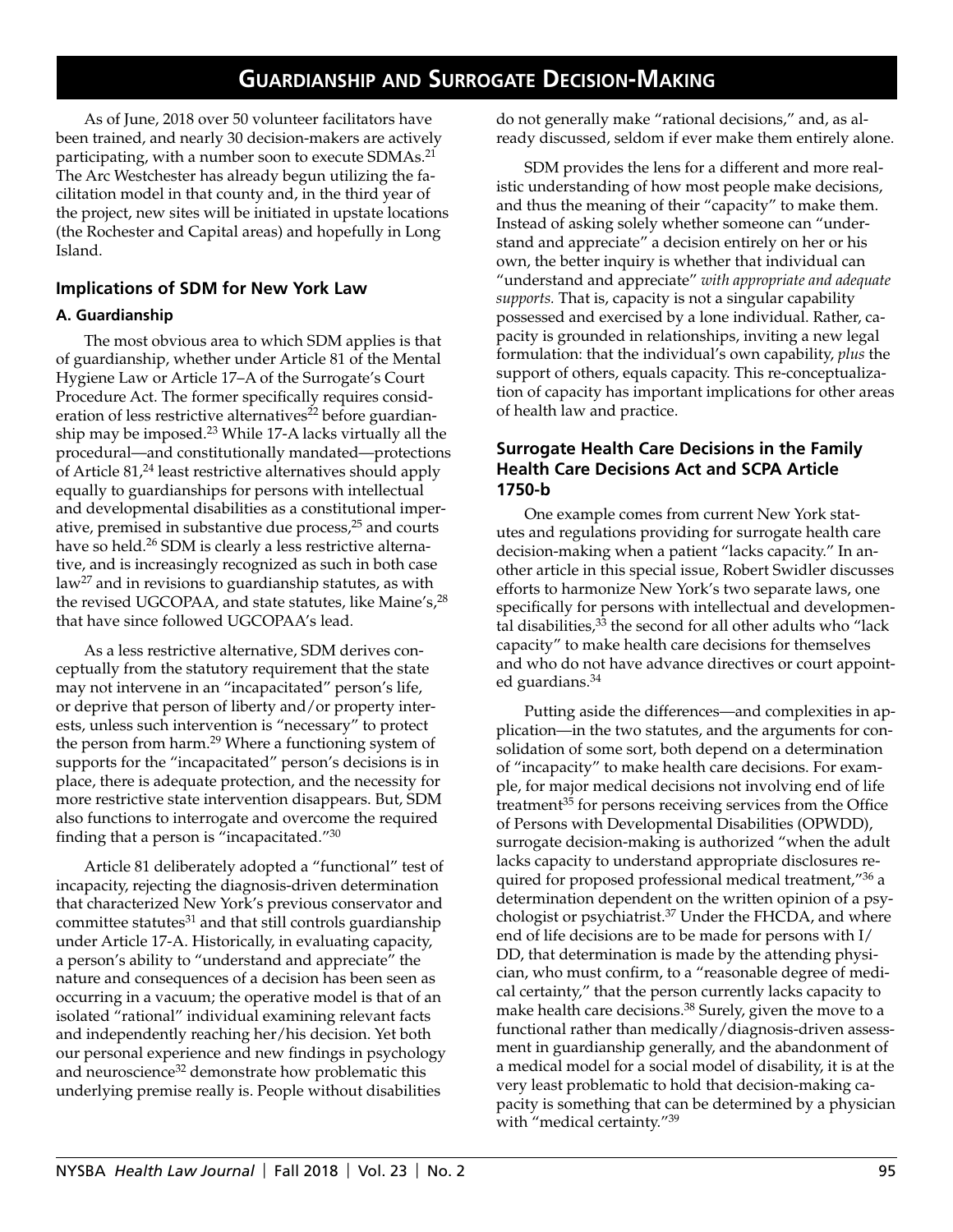More to the point of this article, SDM and the reconceptualization it creates may be relevant to a determination of incapacity here in two different but complementary ways. First, as a practical matter, any statute(s) dealing with this issue should provide that, in addition to health care directives, the existence of a valid SDMA which specifically includes health care decisions $40$  should preclude inquiry into incapacity and should be honored by the health care provider. Second, in the absence of an SDMA, but drawing from SDM's more generous and realistic understanding of capacity, the determination of "capacity to make health care decisions" should not be made in a vacuum, but rather should take into consideration the person's ability to make those decisions with support.

For example, imagine a person with I/DD, who does not communicate verbally, in an emergency room by herself or himself. Imagine that the attending doctor has no special training in I/DD and cannot communicate with the patient. Determination of lack of capacity is almost certain, yet if the patient had or were given appropriate communicative supports, her or his ability to make the necessary decisions might look very different. And it's not just about communicative supports; a trusted person who knows the patient well could explain the medical situation in ways the patient could understand, and help her or him weigh alternatives and reach her or his own decision.

There is also an argument, not specifically related to SDM, that the Americans with Disabilities Act  $(ADA)^{41}$ may require provision of such supports, both for persons carrying an I/DD diagnosis and for adults in a hospital setting<sup>42</sup> whose "capacity" is in question. Both<sup>43</sup> may be entitled to have the health care provider offer appropriate accommodations to enable the patient to be treated equally with all others in making her pr his own health care decisions and communicating her or his medical needs in order to receive necessary treatment.

Allowing trusted persons in the patient's life to support her or him in making the health care decision (especially if the person is a "supporter" under an SDMA), rather than insisting the patient may only do so on her or his own, is arguably a "reasonable accommodation" to enable the individual to participate in health care decision-making. Allowing a friend or supporter to remain in the recovery room with a patient with I/DD to enable that patient to communicate her or his choices and/or needs effectively would be a modification to a policy keeping third parties out that, as required by the ADA, neither imposes an undue burden on the hospital or health care provider nor represents a fundamental alteration to the nature of their services. Similarly, the hospital or health care provider may be required to provide

support by, for example, furnishing information slowly and in plain language, the same way that they may be required to provide sign language interpretation to ensure effective communication with deaf or hard of hearing patients.44 Through its commitment to removing societally imposed barriers to equal treatment for persons with disabilities, the ADA resonates, and is consistent with, SDM as an "accommodation" for support that allows persons with disabilities to make their own health care decisions and articulate their health care needs like any other "competent adult."

#### **Involuntary Administration of Antipsychotic Drugs**

For more than three decades our courts have recognized that the state may not involuntarily administer antipsychotic drugs to persons with mental illness committed to psychiatric facilities. In *Rivers v. Katz*, 45 the Court of Appeals reiterated the general principle that competent adults have a right to control their own medical treatments, including refusing prescribed medication. The Court held that, without a finding of incapacity, persons with mental illness retain that right. Only a finding, by clear and convincing evidence, "that the individual to whom the drugs are to be administered lacks the capacity to decide for himself whether he should take the drugs" permits the court to consider and decide whether administration of those drugs is in the patient's best interest.<sup>46</sup>

In this situation, the lens of SDM can provide a new and additional perspective. Here, it could be argued, "capacity" should be determined by assessing the ability of the person with mental illness to make a decision, not entirely alone, but *with the support* of a trusted person or persons in his or her life. When a psychiatric patient has an SDMA, honoring that agreement would both preserve her or his rights and integrity, and also avoid costly and unnecessary litigation.<sup>47</sup> In the absence of an SDMA, appropriate supports might also be offered as an ADA-required or inspired "accommodation."

The use of SDM—and a model for facilitating SD-MAs for persons with psychosocial disabilities—is, at this moment, undeveloped in the US. Such individuals often have a dearth of natural supports, including family members, from whom they may be estranged. Accordingly, SDM may operate somewhat differently for this cohort than it does for persons with I/DD. Peer support, which has been used for SDM by persons with psychosocial disabilities in other countries, seems a promising alternative.<sup>48</sup>

Because SDM is also understood to include advance directives, $49$  it also potentially encourages use of psychiatric advance directives (PADs)<sup>50</sup> and/or so-called "Ulysses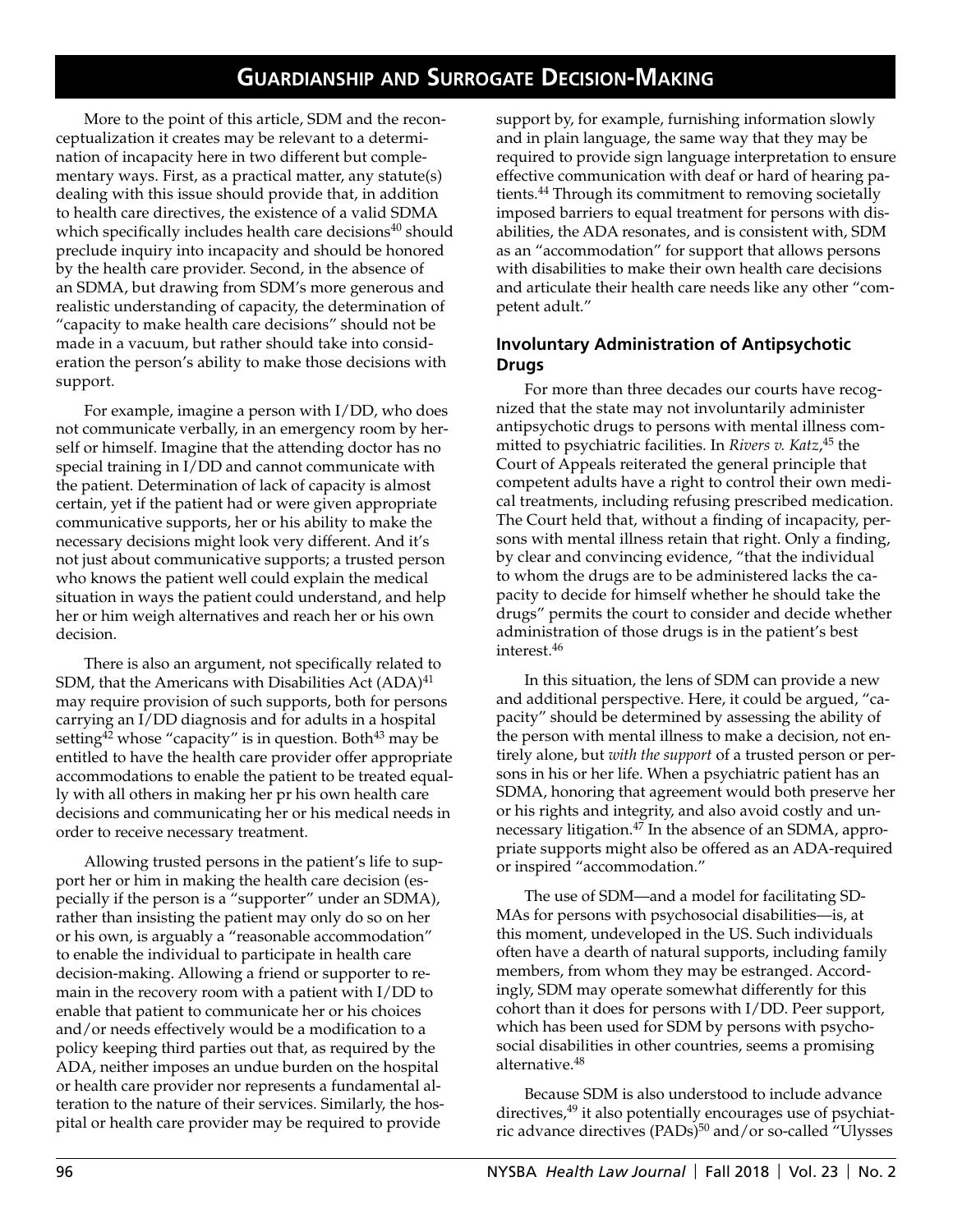agreements."51 The latter involve choices/decisions/ instructions about treatment and medication that a person with a psychosocial disability makes, often with peer support, which are specifically intended to override his or her objections to such treatment or medication when he or she is in "crisis."52 Honoring such agreements would avoid litigation and, as well, potentially preserve a respectful physician-patient relationship.

#### **Conclusion**

Supported decision-making is not only a process currently in use by, or being piloted for, persons with I/DD as an alternative to guardianship. It is also a new way of thinking about fundamental issues of "mental capacity" and "legal capacity" as those characterizations affect other groups of vulnerable people for whom substitute decision-making, with its concurrent denial of rights, has long been a default position. Where health law confronts and/or requires decision-making by adults with intellectual and developmental disabilities, psychosocial disabilities, traumatic brain injury (TBI) or older persons with progressive cognitive decline, dementia, and Alzheimer's, SDM challenges the existing paradigm of substitute decision-making and rights deprivation. Instead, SDM presents an exciting opportunity both to promote self-determination and dignity and, at the same time, "to do no harm."

### **Endnotes**

- 1. Robert Dinerstein, Implementing Legal Capacity Under Article 12 of the UN Convention on the Rights of Persons with Disabilities: the Difficult Road from Guardianship to Supported Decision-Making, 19 Hum. Rts. Brief 8, 10 (2012).
- 2. For examples of how persons with intellectual and developmental disabilities make health care decisions with supports, see the informative video, *Making Healthcare Choices: Perspectives of People with Disabilities*, available at http://www.aclu.org/other/ supported-decision-making-resource-library?redirect=supporteddecision-making-resource-library.
- 3. G.A Resolution 61/106, Convention on the Rights of Persons with Disabilities (Dec, 13, 2006), available at www.un.org/disabilities/ documents/convention/convoptprot-e-pdf (CRPD).
- 4. CRPD, id., Article 3, General Principles (a).
- 5. CRPD, General Comment No. 1 (2014) Para. 11, available at https://wgwnusp2013.files.wordpress.com/2014/article-12 general-comment-1-11-april-2014-pdf. The General Comment is a product of the Committee on the Rights of Persons with Disabilities, the body created under the Convention to interpret it , and to issue reports on compliance or noncompliance by member states that have ratified the Convention and its Optional Protocol.
- 6. General Comment, *id*., Para. 17.
- 7. ACL is an agency within the U.S. Department of Health and Human Services (HHS) that includes the Administration on Aging and the Administration on Intellectual and Developmental Disabilities. It was an early supporter of SDM, partnering with two ABA Commissions in the first National Roundtable in 2012.

*See* https://www.americanbar.org/groups/disabilityrights/ resources/article12.html.

- 8. ARC of the United States is the national organization representing numerous ARC (formerly, the Association for Retarded Children) chapters around the country, and is the preeminent organization of parents of children with I/DD.
- 9. The Center's website is available at https://www. supporteddecisionmaking.org.
- 10. The Arc, Position Statement, Autonomy, Decision-Making Supports and Guardianship (2016), *available at* https://www. thearc.org/who-we-are/position-statements/rights/Autonomy-Decision-Making-Supports-and-Guardianship.
- 11. National Guardianship Association, Position Statement on Guardianship, Surrogate Decision Making and Supported Decision Making (20117), *available at* https:// guardianship.org/ wp-content/uploads/2017/07/SDM-Position-Statement-9-20-17. pdf
- 12. UGCOPPA, available at http://www.uniformlaws.org/Act. aspx?title=Guardianship,%20Conservatorship,%20and%20 Other%20Protective%20Arrangements%20Act.
- 13. National Council on Disability, Beyond Guardianship: Toward Alternatives That Provide Greater Self-Determination (March 22, 2018), *available at* https://www.ncd.gov/sites/default/files/ NCD\_Guardianship\_Report\_Accessible.pdf(NCD Report).
- 14. For example, there were presentations on SDM at the Association of American Law Schools (AALS) in 2014, the Law and Aging Section of the Law & Society Association in 2015, Cardozo Law School's Symposium, Personhood and Civic Engagement by Persons with Disabilities in 2017, Columbia Law School's Symposium, Localizing Human Rights in the New Era in 2017, etc.
- 15. SDM was the subject of a presentation at the NYSBA Elder Law and Special Needs Section Fall Meeting in 2017, at an evening forum of the New York City Bar Association on June 14, 2018, and will be featured at a CLE at the NYSBA Annual Meeting in January, 2019.
- 16. Tex. Est. Code Ann. §§ 1357.001–.003 (2015); Del. Code Ann. tit. 16, §§ 9401A–9410A (2017); D.C. Code §§ 21-2001 to 2077 (2018); Wis. Stat. §§ 52.01-.32 (2018).
- 17. For the most recent updates, *see* http://sdmny.org/sdm-statemap/.
- 18. For more information on the model *see* Kristin Booth Glen, *Piloting Personhood: Reflections From the First Year of a Supported Decision-Making Project*, 39 Cardozo L. Rev. 495 (2017)
- 19. SDMNY is experimenting with Occupational Therapy Assistant (OTA) students at La Guardia Community College and Bachelor of Social Work (BSW) students at Hunter's Silberman School of Social Work.
- 20. There is precedent for this as the D.C. Board of Education has regulations specifically requiring recognition of SDMAs; *see* Supported Decision-Making, D.C. Pub. Schools, https://dcps. dc.gov/page/supported-decision-making.
- 21. It is particularly moving that one of these decision-makers in the Restoration Pilot, is a Willowbrook survivor.
- 22. Under 81.02(a)(2), the court is mandated to consider the sufficiency of other vehicles set out in 81.03(e), which lists, without limitation, "available resources." Notably, Article 81 was passed a quarter of a century ago, when SDM, as an articulated concept or process, was entirely unknown.
- 23. See MHL 81.01 MHL ("The Legislature finds that it is desirable … for persons with incapacities to make available to them the least restrictive form of intervention…") 81.09(5)(xii), directing the court evaluator to report on "least restrictive form of intervention"